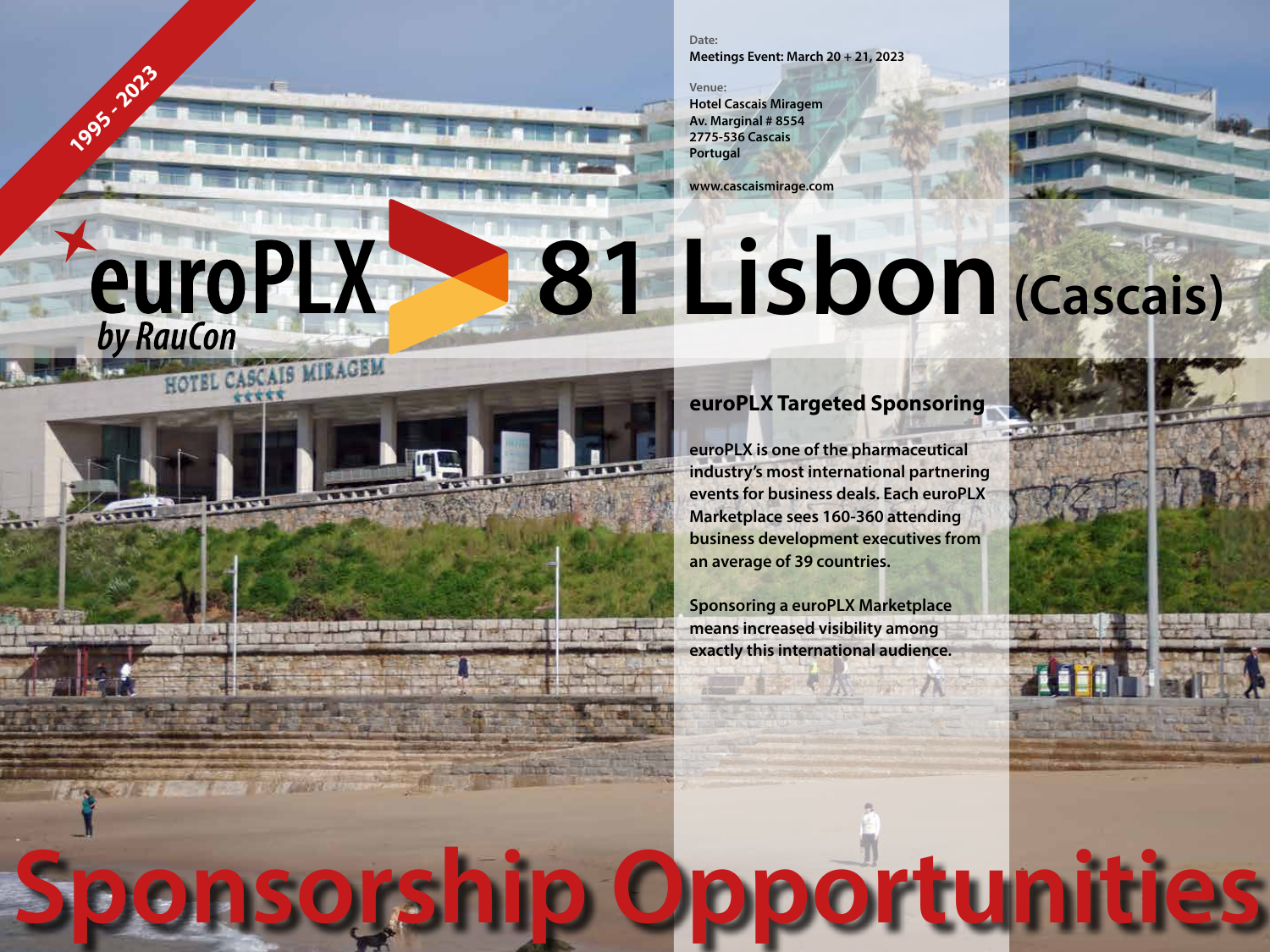

euroPLX 81 Lisbon (Portugal) Meetings Event: March 20 + 21, 2023

# Hotel Cascais Miragem, Cascais (near Lisbon) **Sponsoring euroPLX 81 Lisbon (Cascais)**

The euroPLX 81 Lisbon Meetings Event will be held in Cascais, a picturesque town, located about 25-30 driving minutes from Lisbon. euroPLX 81 Lisbon is limited to 390 business development executives from all over the world. Sponsoring this event will be an excellent opportunity to expose your company to a select group of decision makers in an outstanding environment.

The 5-star Hotel Cascais Miragem (http://www.cascaismirage.com/) is located on the shore line between Cascais and Estoril, the favourite destiny of the royal families and the aristocracy, known for the exclusivity and beauty of the area and the wonderful weather. The hotel is a landmark and well known for its outstanding design and art features as well as for its excellent trans-ethnic cuisine which combines traditional Portuguese recipes with international influences.

| <b>euroPLX Sponsorship Options</b>                                                                                                                              |           |            |            |               |
|-----------------------------------------------------------------------------------------------------------------------------------------------------------------|-----------|------------|------------|---------------|
| Feature                                                                                                                                                         | Platinum  | Gold       | Silver     | <b>Bronze</b> |
| Monday Evening euroPLX Business Networking Dinner                                                                                                               | Yes       | N/A        | N/A        | N/A           |
| Exhibition Stand*                                                                                                                                               | N/A       | <b>Yes</b> | Yes        | none          |
| Entry entitlement for two people to assist with stand                                                                                                           | N/A       | <b>Yes</b> | Yes        | none          |
| Company logo + hyperlink on www.raucon.com Marketplace section until taken offline                                                                              | Yes       | <b>Yes</b> | Yes        | <b>Yes</b>    |
| Company logo on the cover page of the event document package (PDF)                                                                                              | Yes       | <b>Yes</b> | Yes        | <b>Yes</b>    |
| Company logo on the cover page of the "Who is Who?" (print)                                                                                                     | Yes       | <b>Yes</b> | <b>Yes</b> | <b>Yes</b>    |
| Full page A5 colour advertisement in the "Who is Who?" (print)                                                                                                  | Yes       | Yes        | none       | <b>Yes</b>    |
| Literature on media table near entrance                                                                                                                         | N/A       | N/A        | N/A        | Yes           |
| <b>Price</b> (Value Added Tax to be added for customers with residence in Germany)                                                                              | (at cost) | €5,000     | €3,500     | €2,000        |
| * An exhibition stand will consist of a table (length 160 - 180 cm) to place laptop and literature with space behind for a pop-up stand of 200 cm maximum width |           |            |            |               |

# **Dinner (Platinum) Sponsorship**

The Platinum Dinner Sponsor will cater the traditional euroPLX Business Networking Dinner which is held in the evening of the first meetings event day (Monday). The Sponsor will plan, organise and pay for an evening event (meals, beverages; dinner room rental if required) and all additional features entirely on his own. The Sponsor will be responsible for the entire dinner, its organisation and accounting towards the hotel or outside restaurant where the dinner will take place.

# **Additional Exhibition Stand**

The Dinner (Platinum) sponsorship may be combined with an exhibition stand plus entry entitlement for 2 people to assist with stand for a surcharge of €2,600.